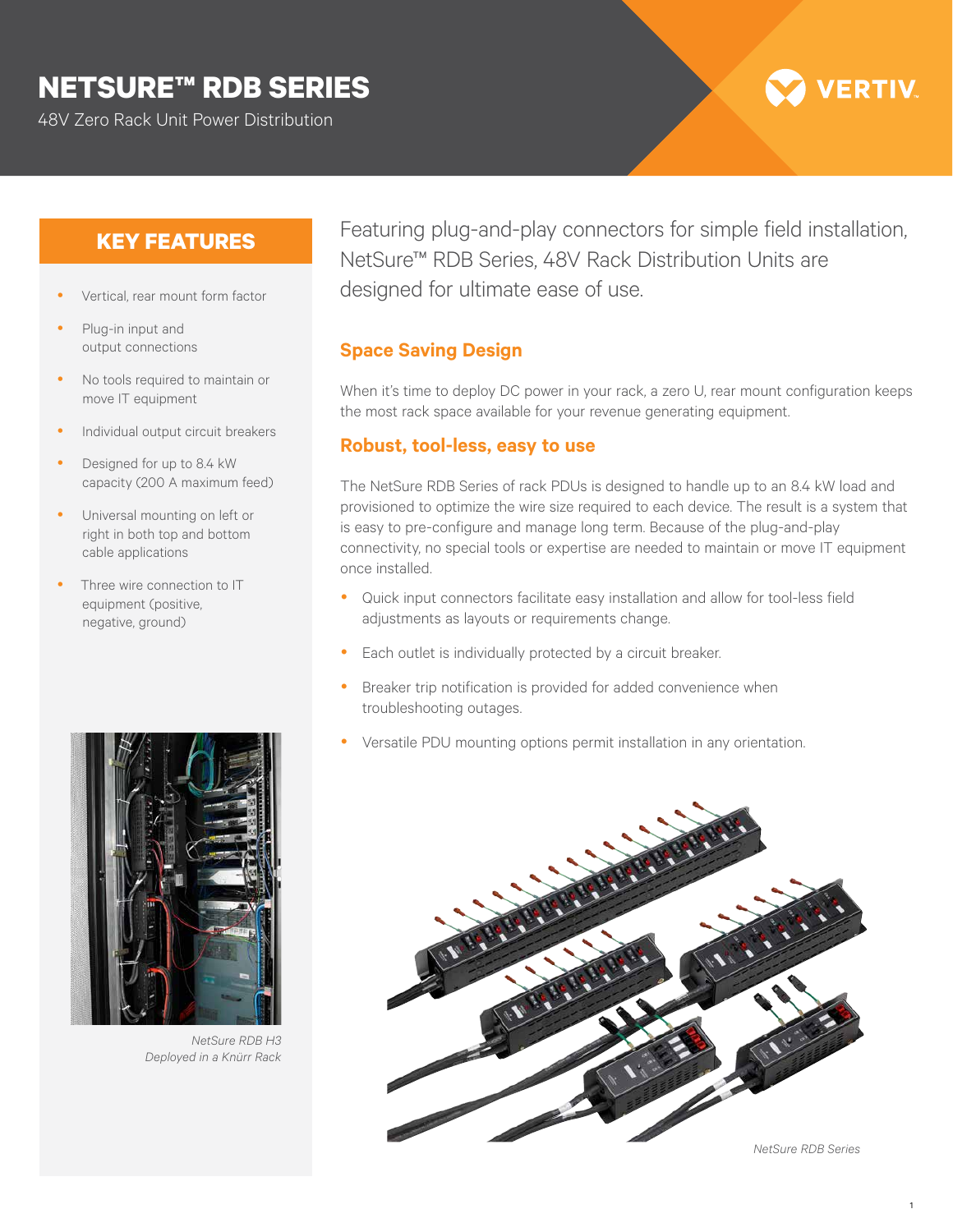### **Application**

| <b>RACK-MOUNT SERVER APPLICATIONS</b>             |                                           |            |  |  |  |  |  |
|---------------------------------------------------|-------------------------------------------|------------|--|--|--|--|--|
| NetSure <sup>™</sup> RDB L6                       | Low power<br>(up to 840 W per outlet)     | 6 outlets  |  |  |  |  |  |
| NetSure RDB L15                                   |                                           | 15 outlets |  |  |  |  |  |
| NetSure RDB M6                                    | Medium power<br>(up to 1470 W per outlet) | 6 outlets  |  |  |  |  |  |
| BLADE SERVER OR HIGH CAPACITY SWITCH APPLICATIONS |                                           |            |  |  |  |  |  |
| NetSure RDB H2                                    | High power<br>(up to 3360 W per outlet)   | 2 outlets  |  |  |  |  |  |
| NetSure RDB H3                                    |                                           | 3 outlets  |  |  |  |  |  |

## **Ordering Information**

| <b>MODEL</b>                 | <b>PART NUMBER</b> | <b>NUMBER</b><br>OF OUTLETS | <b>POWER RATING PER OUTLET</b> |                       | <b>POWER RATING PER PDU</b> |                       |
|------------------------------|--------------------|-----------------------------|--------------------------------|-----------------------|-----------------------------|-----------------------|
| <b>RDB - Basic Rack PDUs</b> |                    |                             | <b>Max Watts</b>               | Max Amps <sup>1</sup> | Max kW                      | Max Amps <sup>1</sup> |
| L6                           | 547692             | 6                           | 420                            | 10                    | 2.5                         | 60                    |
|                              | 547693             |                             | 630                            | 15                    | 3.8                         | 90                    |
|                              | 547499             |                             | 840                            | 20                    | 5.0                         | 120                   |
| L15                          | 547694             | 15                          | 420                            | 10                    | 6.3                         | 150                   |
|                              | 547695             |                             | 630                            | 15                    | 8.41                        | 2002                  |
|                              | 547615             |                             | 840                            | 20                    | $8.4^{2}$                   | 2002                  |
| M6                           | 547696             | 6                           | 1,050                          | 25                    | 6.3                         | 150                   |
|                              | 547697             |                             | 1,260                          | 30                    | 7.6                         | 180                   |
|                              | 547503             |                             | 1,470                          | 35                    | 8.4 <sup>2</sup>            | 2002                  |
| H2                           | 547500             | $\overline{2}$              | 3,360                          | 80                    | 6.7                         | 160                   |
| H3                           | 547698             | 3                           | 2,100                          | 50                    | 6.3                         | 150                   |
|                              | 547699             |                             | 2,520                          | 60                    | 7.6                         | 180                   |
|                              | 547501             |                             | 2,940                          | 70                    | $8.4^{2}$                   | 2002                  |

**1** Max Amps rated at end of battery discharge (42 V).

**2**PDU power rating limited to 200 A, 8.4 kW each.

|        | <b>DESCRIPTION</b>                                                                            |
|--------|-----------------------------------------------------------------------------------------------|
|        |                                                                                               |
| 547665 | Attachment point for NetSure RDB for racks without built-in mount, fits either left or right. |
| 547595 | Output power cord for L6, L15, M6 models, 6' long, order 1 for every outlet used              |
| 555654 | Output power cord for L6, L15, M6 models, 10' long, order 1 for every outlet used             |
| 547613 | Output power cord for H2, H3 models, 4' long, order 1 for every outlet used                   |
| 554878 | Mating output connector and contacts for 10 AWG to 14 AWG and 12 AWG to 16 AWG wires          |
| 554944 | Mating output connector and contacts for 6 AWG, 8 AWG, and 10 AWG to 12 AWG wires             |
| 547668 | Mating input quick connector, 1/0 wire                                                        |
| 547669 | Mating input quick connector, 2/0 wire                                                        |
| 547670 | Mating input quick connector, 3/0 wire                                                        |
| 547671 | Mating input quick connector, 4/0 wire                                                        |
|        |                                                                                               |

\* Select (1) per PDU, depending on input wire size.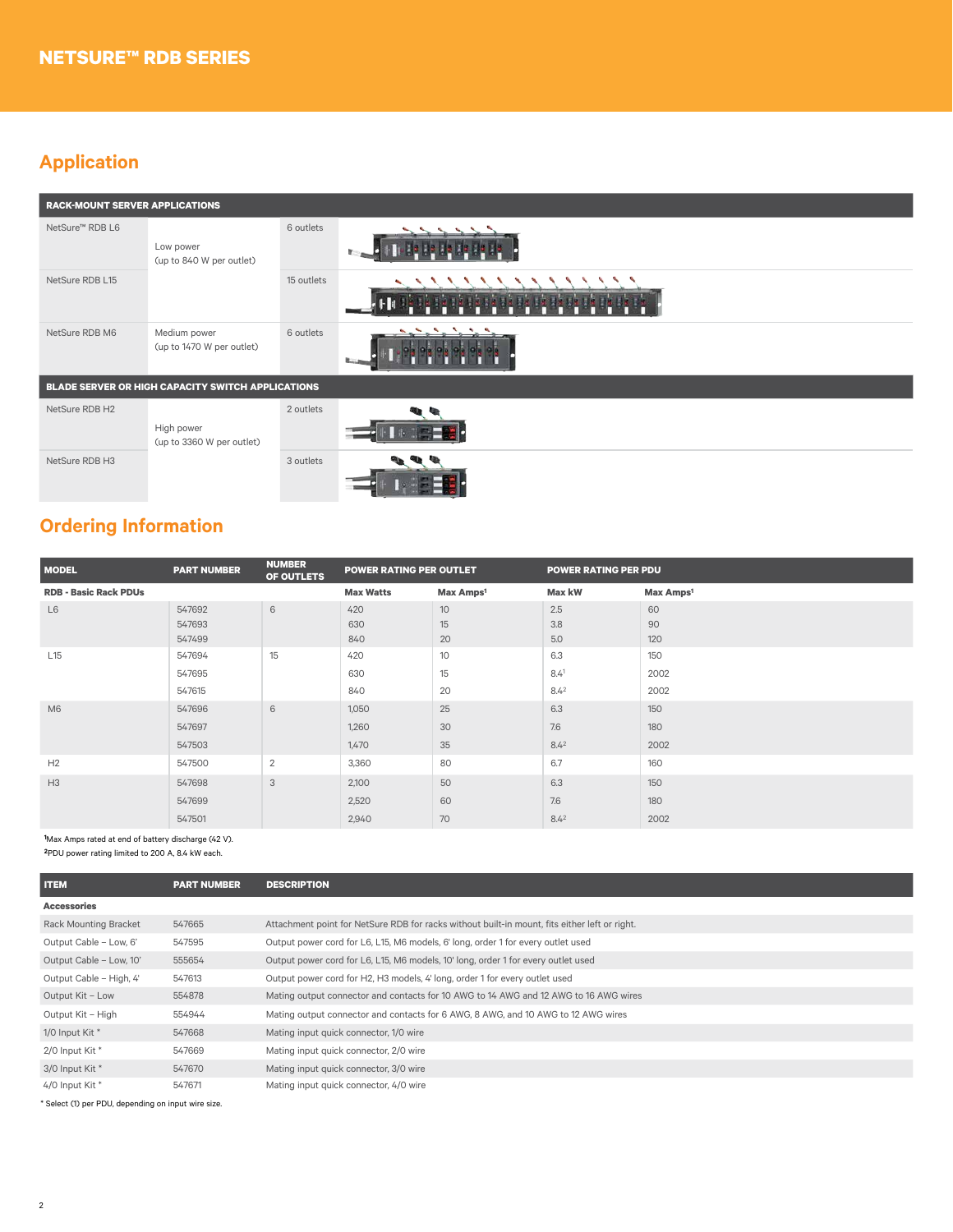







*Output Breaker*



*Output Cables*

## **Technical Specifications**

| <b>MODEL</b>                                                                                                        |                                                                                        | L <sub>6</sub>                     |                                  |                                                         | L15                                |                                  |                                                         | <b>M6</b>                          |                |                     |
|---------------------------------------------------------------------------------------------------------------------|----------------------------------------------------------------------------------------|------------------------------------|----------------------------------|---------------------------------------------------------|------------------------------------|----------------------------------|---------------------------------------------------------|------------------------------------|----------------|---------------------|
| <b>Part Number</b>                                                                                                  |                                                                                        | 547692                             | 547693                           | 547499                                                  | 547694                             | 547695                           | 547615                                                  | 547696                             | 547697         | 547503              |
| <b>OUTPUT</b>                                                                                                       |                                                                                        |                                    |                                  |                                                         |                                    |                                  |                                                         |                                    |                |                     |
| Nominal Voltage                                                                                                     |                                                                                        |                                    | $-54$ VDC                        |                                                         |                                    | $-54$ VDC                        |                                                         |                                    | $-54$ VDC      |                     |
| <b>Power Rating</b>                                                                                                 | Power, Maximum                                                                         | 420 W                              | 630 W                            | 840W                                                    | 420 W                              | 630 W                            | 840W                                                    | 1050 W                             | 1260 W         | 1470 W              |
| per Outlet                                                                                                          | Current,<br>Maximum <sup>1</sup>                                                       | 10 A                               | 15 A                             | 20 A                                                    | 10 A                               | 15 A                             | 20 A                                                    | 25 A                               | 30 A           | 35 A                |
| <b>Power Rating</b>                                                                                                 | Power, Maximum                                                                         | 2.5 kW                             | 3.8 kW                           | 5.0 kW                                                  | 6.3 kW                             | 8.4 kW <sup>2</sup>              | 8.4 kW <sup>2</sup>                                     | 6.3 kW                             | 7.6 kW         | 8.4 kW <sup>2</sup> |
| per PDU                                                                                                             | Current,<br>Maximum <sup>1</sup>                                                       | 60 A                               | 90 A                             | 120 A                                                   | 150 A                              | 200 A <sup>2</sup>               | 200 A <sup>2</sup>                                      | 150 A                              | 180 A          | 200 A <sup>2</sup>  |
| Number of Outlets                                                                                                   |                                                                                        |                                    | 6                                |                                                         |                                    | 15                               |                                                         |                                    | 6              |                     |
| <b>Overload Protection</b>                                                                                          |                                                                                        |                                    | <b>Breaker for Each Outlet</b>   |                                                         | <b>Breaker for Each Outlet</b>     |                                  |                                                         | <b>Breaker for Each Outlet</b>     |                |                     |
| <b>Outlet Breaker Size</b>                                                                                          |                                                                                        | 10 A                               | 15 A                             | 20 A                                                    | 10 A                               | 15 A                             | 20A                                                     | 25 A                               | 30 A           | 35 A                |
| <b>Quick Connect Type</b>                                                                                           |                                                                                        |                                    | Anderson PP45                    |                                                         |                                    | Anderson PP45                    |                                                         |                                    | Anderson PP45  |                     |
| 1Max Amps rated at end of battery discharge (42 V).<br><sup>2</sup> PDU power rating limited to 200 A, 8.4 kW each. |                                                                                        |                                    |                                  |                                                         |                                    |                                  |                                                         |                                    |                |                     |
| <b>INPUT</b>                                                                                                        |                                                                                        |                                    |                                  |                                                         |                                    |                                  |                                                         |                                    |                |                     |
| Nominal Voltage                                                                                                     |                                                                                        |                                    | $-54$ VDC                        |                                                         | $-54$ VDC                          |                                  |                                                         | $-54$ VDC                          |                |                     |
| Voltage Range                                                                                                       | -36 VDC to -70 VDC                                                                     |                                    |                                  | -36 VDC to -70 VDC                                      |                                    |                                  | -36 VDC to -70 VDC                                      |                                    |                |                     |
| <b>Input Connections</b>                                                                                            |                                                                                        | Single Feed                        |                                  |                                                         | Single Feed                        |                                  |                                                         | Single Feed                        |                |                     |
| Cord Length                                                                                                         |                                                                                        | $6'$ (1.8 m)                       |                                  |                                                         | $6'$ (1.8 m)                       |                                  |                                                         | $6'$ (1.8 m)                       |                |                     |
| Anderson SB350<br>Quick Connect Type                                                                                |                                                                                        |                                    | Anderson SB350                   |                                                         |                                    | Anderson SB350                   |                                                         |                                    |                |                     |
|                                                                                                                     | Note: All NetSure™ RDB Series PDUs are designed for up to 200 A input.                 |                                    |                                  |                                                         |                                    |                                  |                                                         |                                    |                |                     |
| <b>PHYSICAL</b>                                                                                                     |                                                                                        |                                    |                                  |                                                         |                                    |                                  |                                                         |                                    |                |                     |
| Height, Maximum                                                                                                     |                                                                                        |                                    | 15.9" (405 mm)                   |                                                         |                                    | 31.6" (803 mm)                   |                                                         |                                    | 15.9" (404 mm) |                     |
| Width, Maximum                                                                                                      | 3.0" (76 mm)                                                                           |                                    | 3.0" (76 mm)                     |                                                         |                                    | 3.9" (99 mm)                     |                                                         |                                    |                |                     |
| Depth, Maximum                                                                                                      |                                                                                        | 3.1" (79 mm)                       |                                  |                                                         | $3.1^{\circ}$ (79 mm)              |                                  |                                                         | 3.1" (79 mm)                       |                |                     |
| Shipping Weight                                                                                                     | 16 lbs. (7.3 kg)                                                                       |                                    |                                  | 25 lbs. (11.4 kg)                                       |                                    |                                  | 17 lbs. (7.7 kg)                                        |                                    |                |                     |
| Form Factor                                                                                                         |                                                                                        | Vertical                           |                                  |                                                         | Vertical                           |                                  |                                                         | Vertical                           |                |                     |
| Color                                                                                                               | <b>Black</b><br><b>Black</b><br><b>Black</b>                                           |                                    |                                  |                                                         |                                    |                                  |                                                         |                                    |                |                     |
| <b>OPERATING ENVIRONMENT</b>                                                                                        |                                                                                        |                                    |                                  |                                                         |                                    |                                  |                                                         |                                    |                |                     |
| 23 °F to 104 °F (-5 °C to 40 °C)<br>Temperature                                                                     |                                                                                        |                                    | 23 °F to 104 °F (-5 °C to 40 °C) |                                                         |                                    | 23 °F to 113 °F (-5 °C to 45 °C) |                                                         |                                    |                |                     |
| Humidity, Relative                                                                                                  |                                                                                        | 5% to 95%                          |                                  |                                                         | 5% to 95%                          |                                  |                                                         | 5% to 95%                          |                |                     |
| Elevation                                                                                                           |                                                                                        | 0 ft. to 10000 ft. (0 m to 3000 m) |                                  |                                                         | 0 ft. to 10000 ft. (0 m to 3000 m) |                                  |                                                         | 0 ft. to 10000 ft. (0 m to 3000 m) |                |                     |
| <b>CONFORMANCE</b>                                                                                                  |                                                                                        |                                    |                                  |                                                         |                                    |                                  |                                                         |                                    |                |                     |
|                                                                                                                     | UL 60950-1 + UL 1801 Recognized<br><b>Regulatory Approvals</b><br>(cURus) + CE marking |                                    |                                  | UL 60950-1 + UL 1801 Recognized<br>(cURus) + CE marking |                                    |                                  | UL 60950-1 + UL 1801 Recognized<br>(cURus) + CE marking |                                    |                |                     |
| <b>Standard Warranty</b>                                                                                            | 1 year                                                                                 |                                    |                                  |                                                         | 1 year                             |                                  |                                                         | 1 year                             |                |                     |